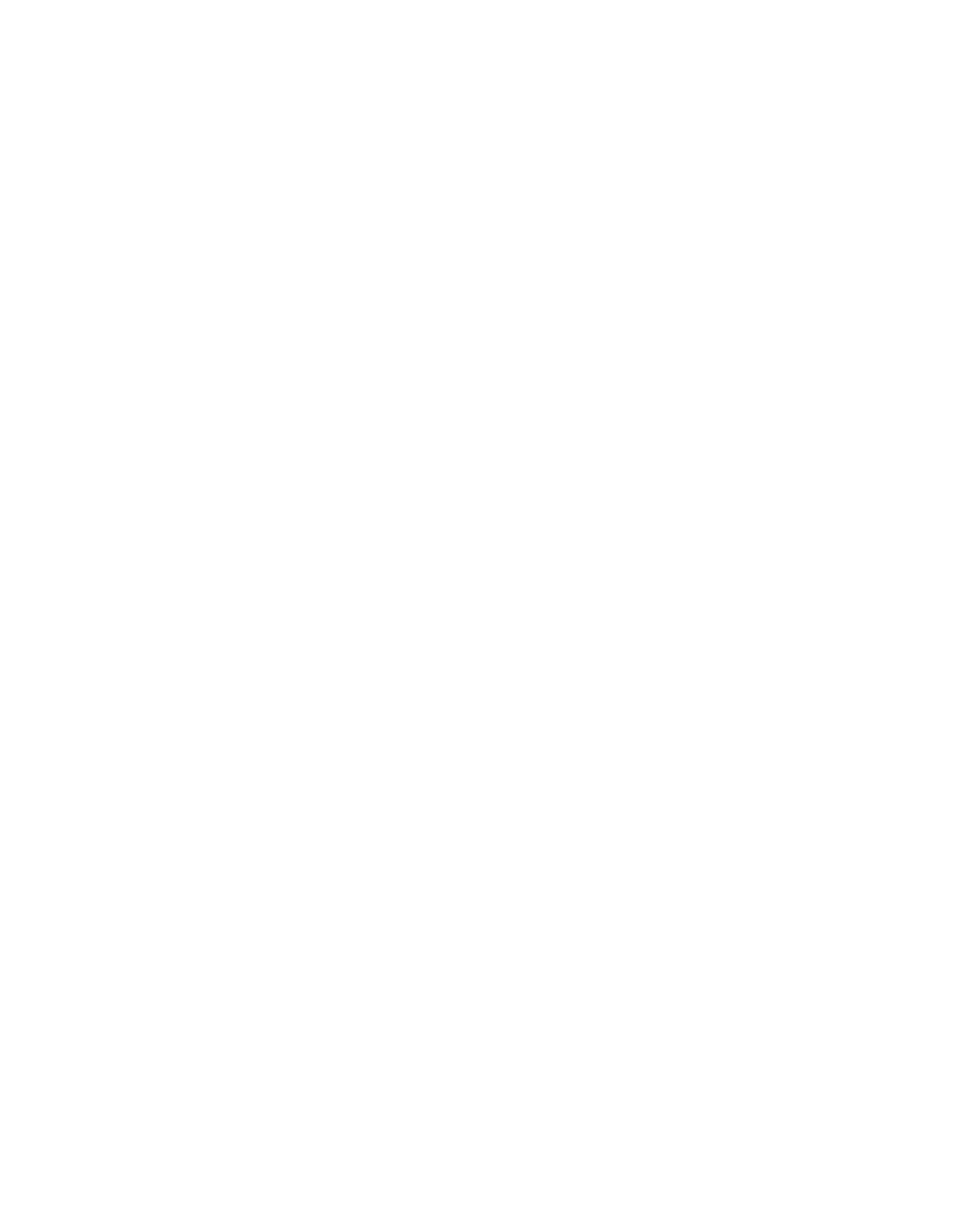# **INTRODUCTION**

This advisory circular provides support for Part 61, subpart B, Aircraft Type Ratings.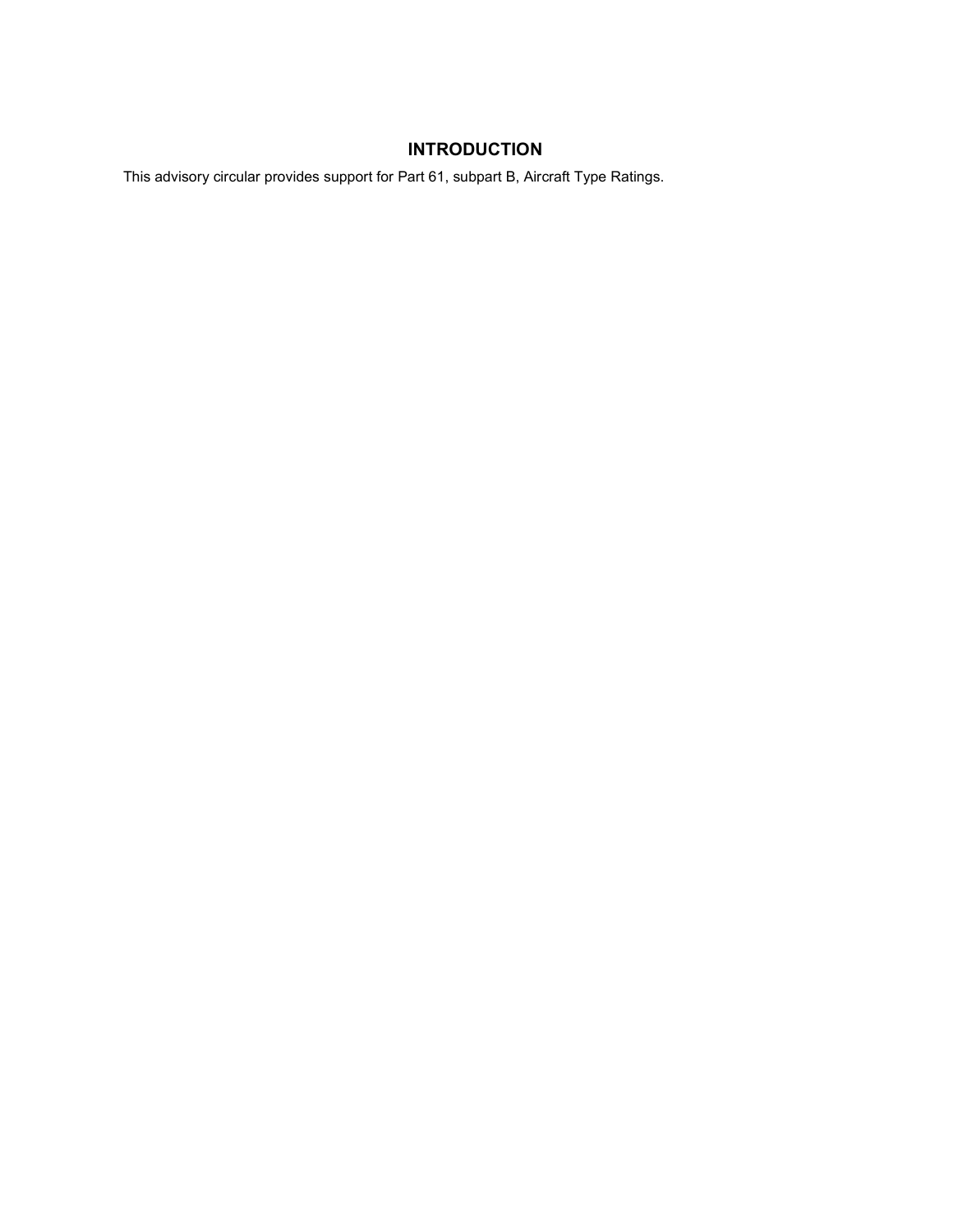| <b>SUBPART B - Aircraft Type Ratings</b>                           | 3              |  |  |  |
|--------------------------------------------------------------------|----------------|--|--|--|
| <b>Rule 61.53 Eligibility requirements</b>                         |                |  |  |  |
| Rule 61.55 Aircraft type ratings                                   |                |  |  |  |
| Appendix I Aircraft type rating experience                         | 4              |  |  |  |
| Appendix II Basic turbine knowledge syllabus                       | 5              |  |  |  |
| Theory syllabus                                                    |                |  |  |  |
| Simulator syllabus                                                 | 5              |  |  |  |
| <b>Appendix III Aircraft type rating examinations</b>              | 6              |  |  |  |
| 1 Aeroplanes exceeding 20 000 kg MCTOW                             | 6              |  |  |  |
| 2 Aeroplanes exceeding 5700 kg but not exceeding 20 000 kg MCTOW   | 6              |  |  |  |
| 3 Aeroplanes not exceeding 5700 kg MCTOW                           | 6              |  |  |  |
| 4 Examination syllabus - Aeroplanes                                | $\overline{7}$ |  |  |  |
| 5 Multi-engine helicopters and helicopters exceeding 5700 kg MCTOW | 8              |  |  |  |
| 6 Single engine helicopters not exceeding 5700 kg MCTOW            | 8              |  |  |  |
| Examination syllabus - Helicopters                                 | 9              |  |  |  |
| Appendix IV Aircraft type rating flight tests                      | 9              |  |  |  |
| 1 Aeroplanes exceeding 20 000 kg MCTOW                             | 9              |  |  |  |
| 2 Aeroplanes exceeding 5700 kg but not exceeding 20 000 kg MCTOW   | 9              |  |  |  |
| 3 Aeroplanes not exceeding 5700 kg MCTOW                           | 11             |  |  |  |
| 4 Type rating flight test requirements - helicopters               | 12             |  |  |  |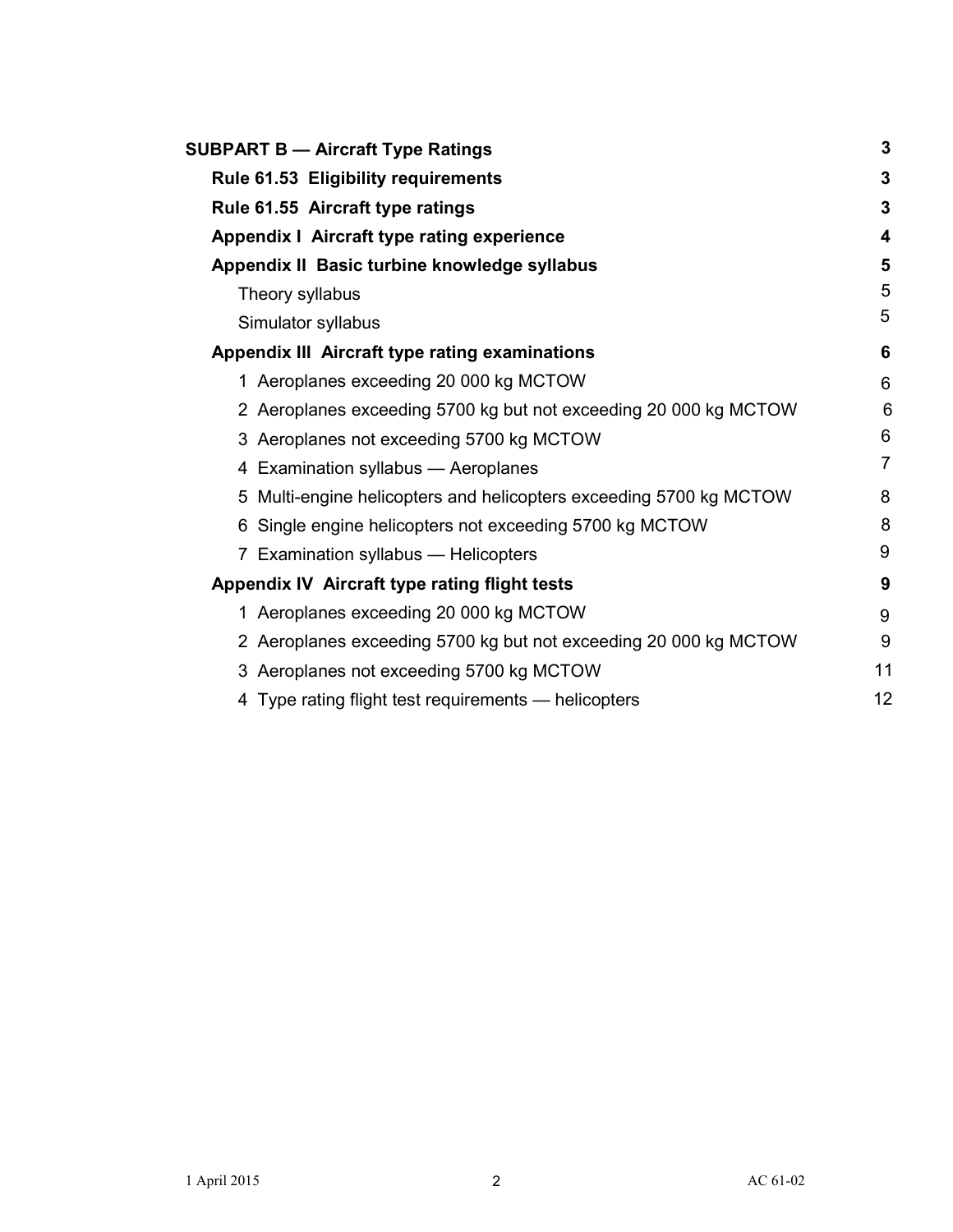# **SUBPART B — Aircraft Type Ratings**

## **Rule 61.53 Eligibility requirements**

- (a) Rule 61.53(2) requires an applicant for an aircraft type rating to have conversion instruction flight experience acceptable to the Director. Attainment of the experience detailed in Appendix I of this subpart advisory circular is acceptable.
- (b) Rule 61.53(3) requires an applicant for a turbine powered aircraft type rating to have a Basic Gas Turbine rating. Attainment of the syllabus detailed in Appendix II of this subpart advisory circular would meet this requirement. An examination credit in the subject of basic turbine knowledge which has been obtained in a foreign country will not normally be recognised in Papua New Guinea unless the applicant has obtained a type rating on a turbine powered aircraft in that country.
- (c) Rule 61.53(4) requires an applicant for an aircraft type rating to demonstrate a satisfactory technical knowledge of the aircraft, and 61.53 (6)(ii) and (7) require an applicant for a type rating for an aircraft exceeding 5700 kg MCTOW or for a helicopter to have passed an approved examination. Attainment of the syllabuses detailed in Appendix III of this subpart advisory circular would meet these requirements.
- (d) Rule 61.53(5) requires an applicant for an aircraft type rating to demonstrate competency in that type to a flight instructor. Attainment of the syllabuses detailed in Appendix IV of this Advisory Circular to Subpart B would meet this requirement.
- (e) The syllabuses in the Appendices were taken from the New Zealand Civil Aviation Safety Order (CASO) 12 and were updated through the consultative rule-writing process.

## **Rule 61.55 Aircraft type ratings**

- (a) An aircraft type rating which has been issued by a foreign contracting State to the Convention may be recognised by the Director provided the applicant produces evidence that the type rating was obtained in a manner which meets the requirements of this Subpart.
- (b) Rule 61.55(d) allows an aircraft type rating to include any other aircraft approved as being so similar as to require no further conversion instruction. An aircraft type that has no significant differences, of performance or of handling characteristics, and without any reasonable doubt by anyone concerned as to whether they are the same type, is approved as similar for this purpose.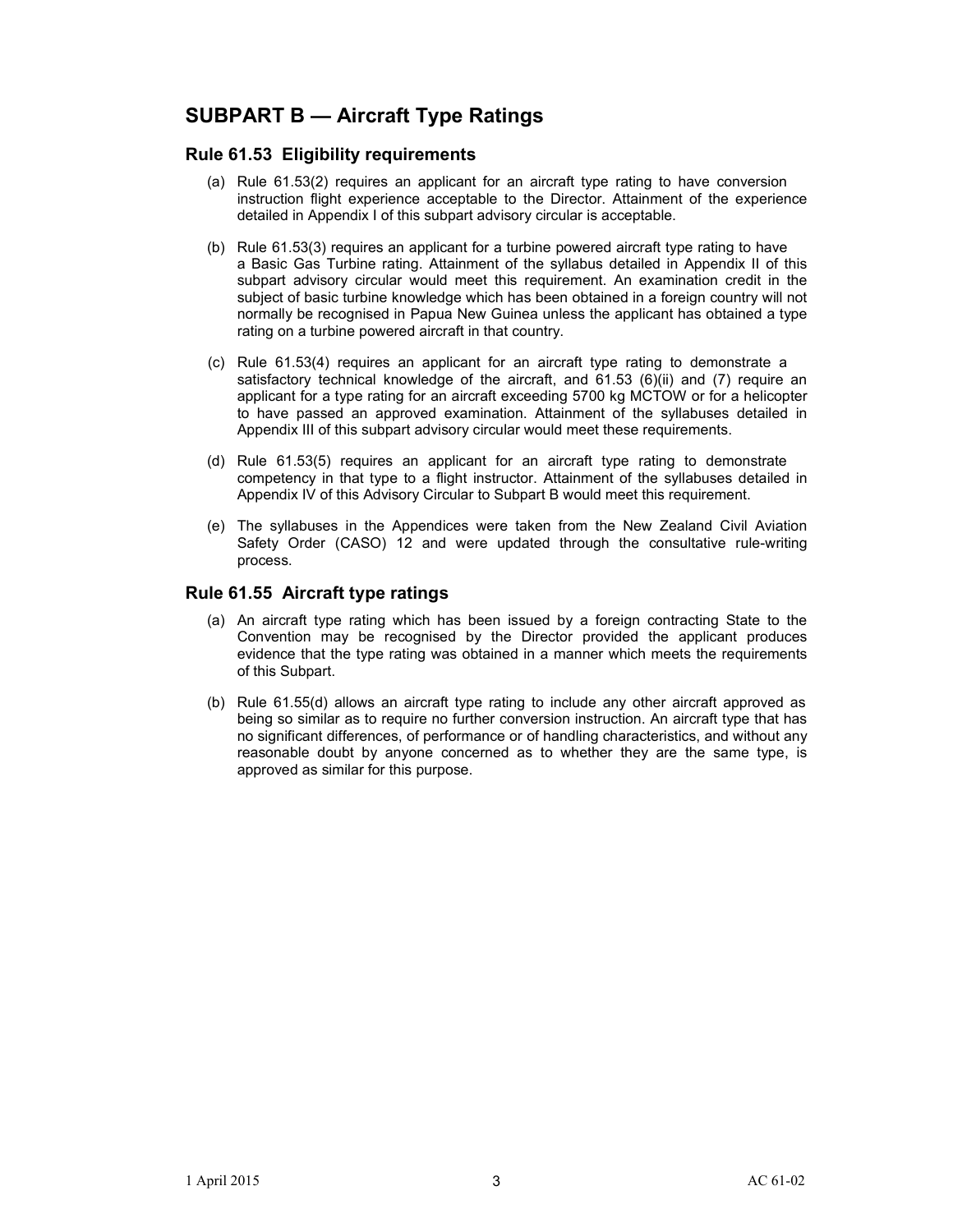(c) The form below is acceptable to the Director for recording type ratings entered in a pilot's logbook.

| <b>TYPE RATING CERTIFICATE</b>                                                                                                                                                                                                                                                                                                                                                                          |                                   |    |           |          |      |  |  |
|---------------------------------------------------------------------------------------------------------------------------------------------------------------------------------------------------------------------------------------------------------------------------------------------------------------------------------------------------------------------------------------------------------|-----------------------------------|----|-----------|----------|------|--|--|
| This                                                                                                                                                                                                                                                                                                                                                                                                    | is                                | to |           | certify  | that |  |  |
| has successfully demonstrated to the flight examiner or to<br>the flight instructor responsible for the conversion<br>instruction, whose signature appears below, technical<br>knowledge of the aircraft and ability to perform<br>competently all normal, abnormal and emergency<br>manoeuvres appropriate to the aircraft type in accordance<br>with the requirements of Civil Aviation Rule Part 61. |                                   |    |           |          |      |  |  |
| <b>Flight Examiner or Flight Instructor</b>                                                                                                                                                                                                                                                                                                                                                             |                                   |    |           |          |      |  |  |
| Aircraft type                                                                                                                                                                                                                                                                                                                                                                                           | Name, licence class and<br>number |    | Signature | Dat<br>e |      |  |  |
|                                                                                                                                                                                                                                                                                                                                                                                                         |                                   |    |           |          |      |  |  |
|                                                                                                                                                                                                                                                                                                                                                                                                         |                                   |    |           |          |      |  |  |
|                                                                                                                                                                                                                                                                                                                                                                                                         |                                   |    |           |          |      |  |  |

### **Appendix I Aircraft type rating experience**

**For a multi-engined aeroplane not exceeding 5700 kg MCTOW**; initial issue — 5 hours, subsequent types — 1 hour.

**For a multi-engined centreline-thrust aeroplane not exceeding 5700 kg MCTOW**; — 2 hours.

**For a single engined aeroplane operating on land only**; 30 minutes, except that holders of Category A flight instructor ratings are exempt from this experience requirement.

**For a single engined ski-plane**; using snow as the sole take-off and landing medium — 3 hours.

**For a single engined seaplane**; using water as the sole take-off and landing medium, initial issue — 5 hours, subsequent types — 2 hours.

**For a multi-engined helicopter not exceeding 5700 kg MCTOW**; initial issue — 5 hours, subsequent types — 3 hours.

**For a helicopter above 5700 kg MCTOW**; initial issue  $-$  10 hours, subsequent types  $-$  5 hours.

**For a single engined helicopter not exceeding 5700 kg MCTOW**; initial issue will be coincident with the initial issue of a helicopter pilot licence, subsequent types — 1 hour.

**For any other aircraft**; as specified by the Director.

#### **Notes**

A pilot who has qualified as pilot-in-command on aeroplanes or helicopters in any civil or military capacity may have such conversion time assessed towards meeting the above requirements.

The minimum conversion flight time will be dual instruction unless otherwise specified and will be confined to exercises relative to conversion to the particular aircraft type.

The minimum conversion flight time may include the flight test.

In the case of a single seat type, the instructor issuing the rating is to be satisfied that the pilot has successfully completed ground training to an appropriate level. In addition, before making the appropriate log book entry, the instructor is to personally observe from the ground the pilot's flying of the aircraft and be satisfied that an acceptable level of competence was displayed.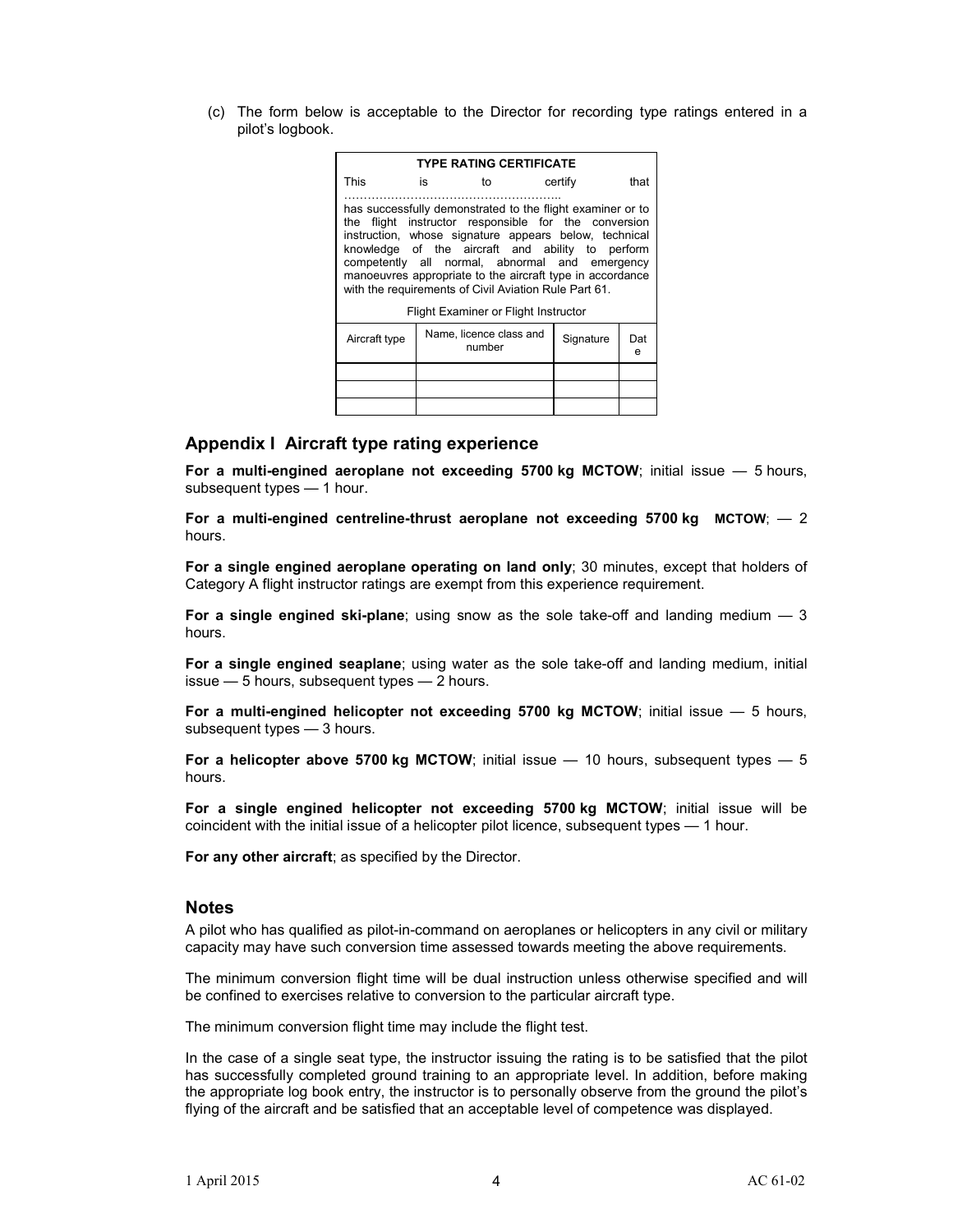## **Appendix II Basic turbine knowledge syllabus**

#### **Theory syllabus**

**Basic principles:** Newton's third law of motion and its practical application to the principle of jet propulsion, a practical understanding of how a gas undergoes changes of pressure, volume and temperature in accordance with Boyle's and Charles' Laws, the pressure-temperature cycle, the Brayton cycle, a comparison between the working cycle of a gas turbine engine and a piston engine.

**Engine Types:** Different gas turbine engine types, variations in mechanical arrangements, and their operating parameters, characteristics and use.

**Compressors:** The basic principles of operation of centrifugal and axial flow compressors, rotor blades and stator blades, diffusers, bleed valves, compressor stall.

**Combustion Chambers:** The operation of the combustion chamber, the proportion of air for combustion and cooling, three main types of combustion chamber in use — can or multiple chamber, turbo-annular or can-annular, annular.

**Turbines:** The function of a turbine, multi-stage turbines, design features of nozzle guide vanes and turbine blade passages, the meaning of the terms *impulse* and *reaction* in relation to turbine design.

**Exhaust Systems:** The exhaust gas flow through convergent and divergent passages, comparative noise levels of different types and their means of noise suppression, thrust reversal, its types, components, variations and means of application.

**Fuel Systems:** The basic requirements of a fuel control system, *simplex* and *duplex* type fuel nozzles, pressurising and dump valve, gas turbine fuels, effect of a change in specific gravity, water and water-methanol injection.

**Lubrication:** Lubricating oils and systems, types and requirements for gas turbine lubrication, differences in requirements for turbo-prop, turbojet and turbofan.

**Ignition:** High energy ignition, the starting sequence, re-lighting in the air, precautions when starting and re-lighting, the requirement for continuous ignition.

**Air Cooling and Sealing:** Components cooled, low and high pressure air, types of air and oil seals.

**Engine Instrumentation:** Analysis of engine operation from the following instruments: engine pressure ratio (EPR), turbine inlet temperature (TIT), jet pipe temperature (JPT), exhaust gas temperature or turbine gas temperature (EGT or TGT) (whichever instrument is used to indicate turbine temperature limitations), fuel-flow gauges, RPM indicators, horsepower or thrust indicators, oil temperature and pressure gauges.

**Thrust Augmentation:** Methods, components, and principles involved in thrust augmentation.

**Engine Performance:** Effect of forward speed, ram effect, effect of altitude, effect of temperature and humidity, specific fuel consumption, effect of air intake icing.

**Ice and Fire Protection:** Principles, features and operating parameters of ice and fire protection systems applicable to the various gas turbine engines.

**Starting Malfunctions:** Background theory.

#### **Simulator syllabus**

A practical simulation phase that demonstrates student recognition of starting malfunctions and corrective actions conducted in a simulator approved for this purpose.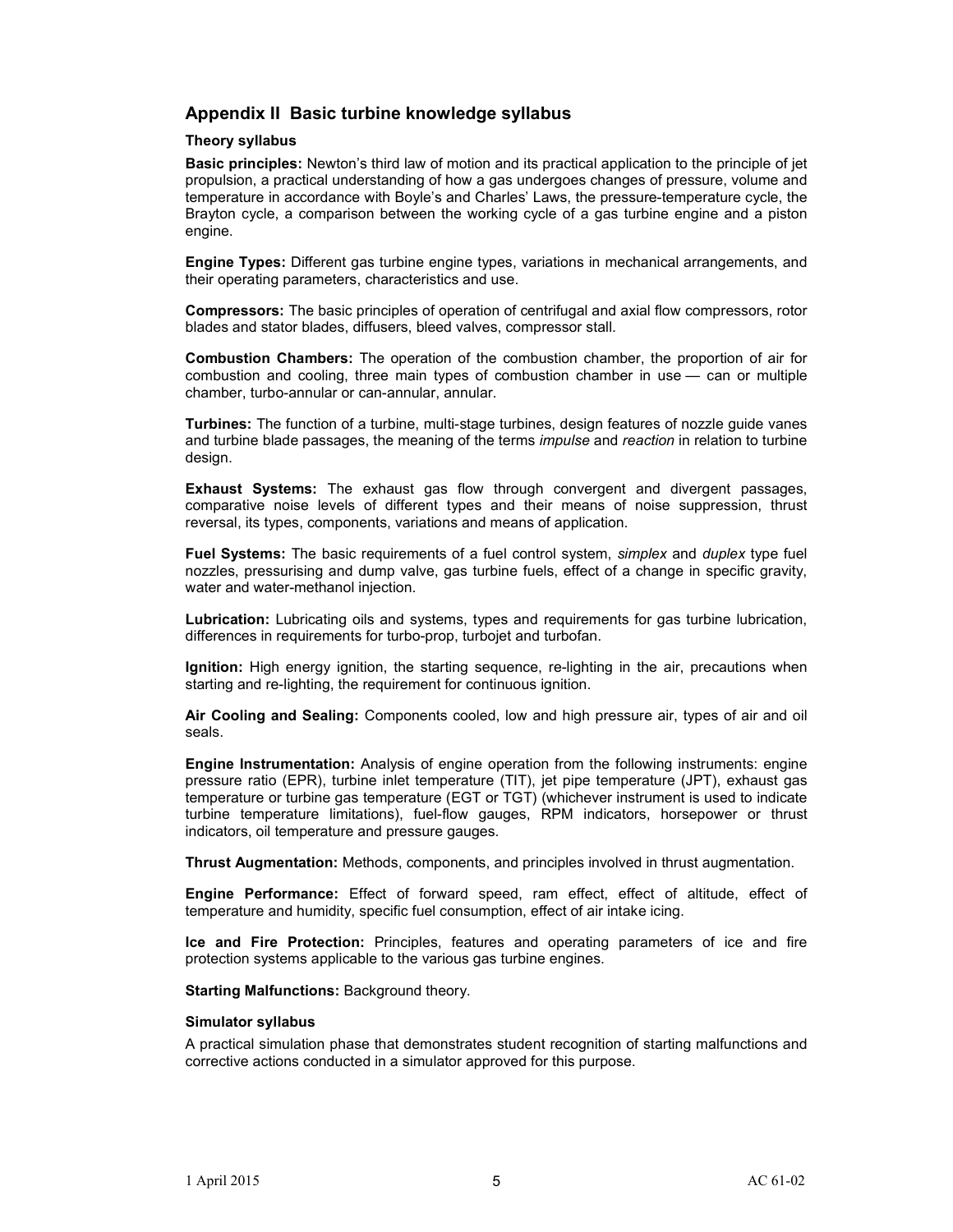## **Appendix III Aircraft type rating examinations**

#### **1 Aeroplanes exceeding 20 000 kg MCTOW**

- (a) For aeroplanes exceeding 20 000 kg MCTOW, Part 61.53(6) requires an applicant for a type rating to have completed an approved course of technical training and to have passed an approved written examination to the syllabus in para 4.
- (b) These requirements would be met by completion of an appropriate course of technical training at an organisation certificated under Civil Aviation Rule Part 141, with certification that a satisfactory standard of technical knowledge has been achieved in the required type rating technical examinations.

#### **2 Aeroplanes exceeding 5700 kg but not exceeding 20 000 kg MCTOW**

- (a) For aeroplanes exceeding 5700 kg MCTOW but not exceeding 20 000 kg MCTOW, Part 61.53(6) requires an applicant for a type rating to have completed an approved course of technical training and to have passed an approved written examination to the syllabus in para 4.
- (b) These requirements would be met by completion of an appropriate course of technical training at an organisation certificated under Civil Aviation Rule Part 141, with certification that a satisfactory standard of technical knowledge has been achieved in the required type rating technical examinations.
- (c) A detailed syllabus is given in the *Technical Examination Syllabus Aeroplanes* for an examination paper consisting of: Part I, Aircraft technical knowledge and Part II, Performance, weight and balance. Only those items in the syllabus applicable to the particular aeroplane type need be included in the examination paper.
- (d) The examinations are intended to enable an assessment to be made of the candidate's knowledge of the general constructional and operational features of the aeroplane type for which the rating is required. Failure to demonstrate a satisfactory standard of knowledge of the following items of the syllabus will necessitate complete reexamination:

Fuel system;

Engine limitations;

Airspeed limitations;

Weight and balance; and

Aeroplane take-off and landing performance requirements.

#### **3 Aeroplanes not exceeding 5700 kg MCTOW**

- (a) For aeroplanes not exceeding 5700 kg MCTOW, Part 61.53(4) requires an applicant for a type rating to have demonstrated a satisfactory technical knowledge of the aircraft type. The examination should be conducted by the flight instructor who is to carry out the flight test.
- (b) The examination may be oral or written, and is to be based on the applicable items in the *Technical Examination Syllabus — Aeroplanes*.
- (c) The examination, which is to be undertaken in association with the type rating flight test, is intended to enable an assessment to be made of the candidate's knowledge of the general constructional and operational features of the aeroplane type for which the rating is required. Failure to demonstrate a satisfactory standard of knowledge of the following items of the syllabus will necessitate complete re-examination:

Fuel system;

Engine limitations;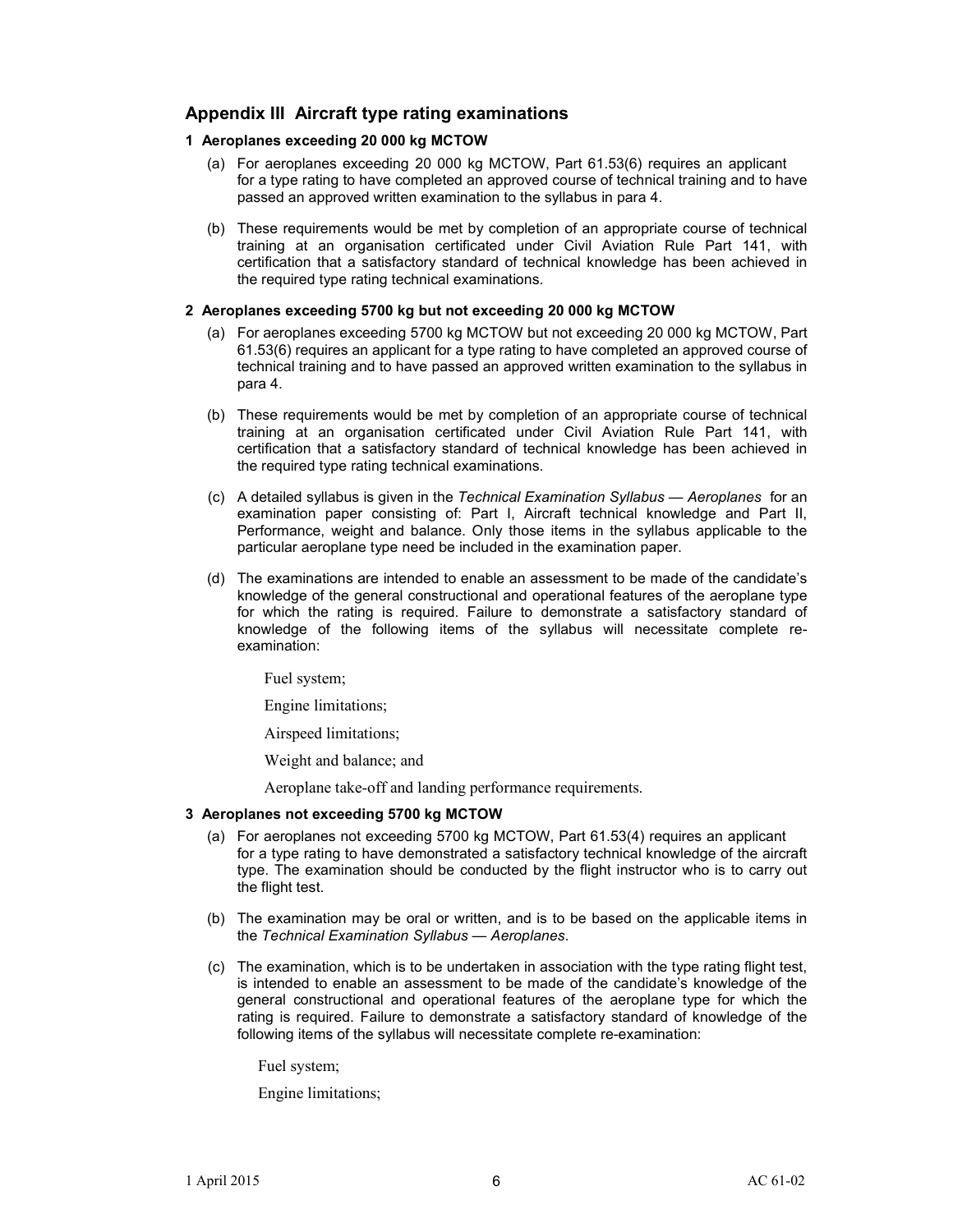Airspeed limitations;

Weight and balance; and

Aeroplane take-off and landing performance requirements.

- (d) Notwithstanding the above provisions, a course of approved training should be completed where the aircraft is to be used for air transport operations.
- (e) These requirements would be met by completion of an appropriate course of technical training at an organisation certificated under Civil Aviation Rule Part 141, with certification that a satisfactory standard of technical knowledge has been achieved in the required type rating technical examinations.

#### **4 Examination syllabus — Aeroplanes**

**Fuel system:** Grade and specification of fuel, system layout and management, dumping facilities, tank capacities and location, safety devices, location and purpose of various components, emergency operation, precautions to be observed in operation, fault finding.

**Oil system:** Grade and specification of engine oil, system layout and management, tank capacities and location, safety devices, operating pressures, functional checks, emergency operation, location and purpose of various components, precautions to be observed in operation, fault finding.

**Hydraulic system:** Grade and specification of fluid, system layout and management, reservoir capacity and location, safety devices, operation pressures, functional checks, emergency operation, location and purpose of various components, precautions to be observed in operation, fault finding and remedial action to be taken in flight.

**Electrical system:** Layout and management, location and purpose of various components and circuits, functional checks, operating voltages, capacity and number of generators and batteries, safety devices, precautions to be observed in operation, emergency operation, fault finding and remedial action to be taken in flight.

**Vacuum system:** Layout and management, location and purpose of various components, safety devices, functional checks, emergency operations, fault finding and remedial action to be taken in flight.

**Pneumatic system:** Layout and management, purpose and location of various components, operating pressures, emergency operation, functional checks, safety devices, precautions to be observed in operation, fault finding.

**Anti-icing and de-icing systems:** Layout and management, purpose and location of various components, precautions to be observed in operation, functional checks, fault finding.

**Pitot-static system:** Layout and management, purpose and location of various components, precautions to be observed in operation, functional checks safety devices, emergency operation, fault finding and remedial action to be taken in flight.

**Fire extinguisher system:** Layout and management, location and purpose of various components, fire warning devices, functional checks, action in event of fire, precautions to be taken in operation.

**Heating and ventilating system:** Layout and management, location and purpose of various components, functional checks, precautions to be observed in operation, safety devices, fault finding.

**Pressurisation system:** Layout and management, location and purpose of various components, functional checks, emergency operation, precautions to be observed in operation, safety devices, fault finding and remedial action to be taken in flight.

**Oxygen system:** Layout and management, location and purpose of various components, operating pressures, functional checks, emergency operation, safety devices, supply duration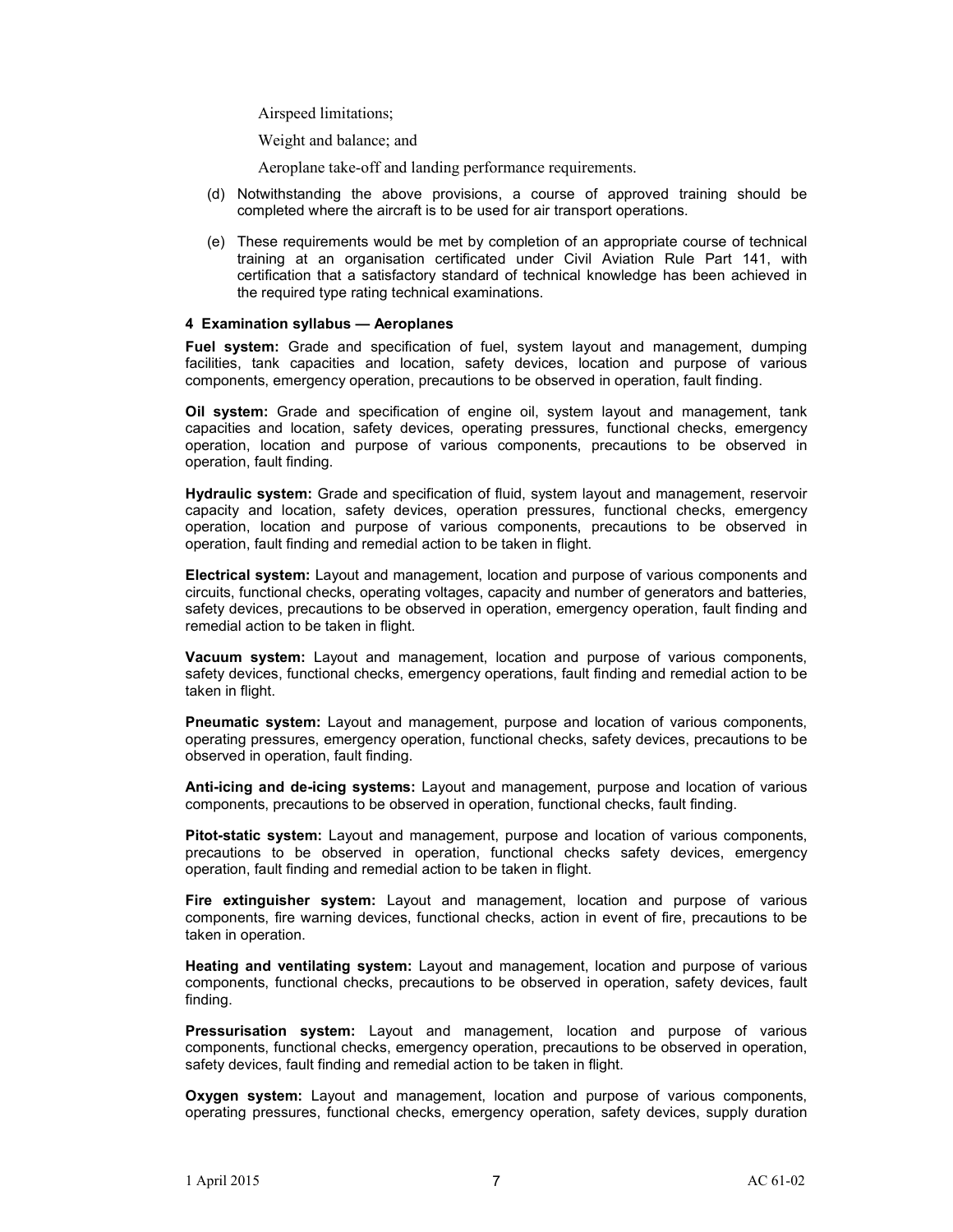under various conditions, precautions to be observed in operation, fault finding and remedial action to be taken in flight.

**Engines:** Operating limitations, location and purpose of various components, operating procedure for starting, ground running, take-off, climb, cruising, landing and shutting down, functional checks, controls, safety devices, accessories, power control and interpretation of power charts, fuel and oil consumption, prevention of icing, fault finding.

**Propellers:** Principle of operation, location and purpose of various components, operating procedure, feathering and unfeathering procedure, safety devices, fault finding.

**Airframe:** Layout of various components, layout of bilge system.

**Auto-pilot:** Operating limitation, location and purpose of main components, operating procedure, safety devices, precautions to be observed in operation, fault finding and remedial action to be taken in flight.

**Flying controls:** Layout and management, safety devices, precautions to be observed in operation, fault finding.

**Weight and balance:** Certificate of airworthiness requirements for loading and centre of gravity limits, use of load adjusters and loading charts, effect of fuel consumption on centre of gravity, effect of movement of crew, passenger or cargo on centre of gravity, effect of landing gear retraction on centre of gravity, precautions to be observed in loading and securing of load.

**Aeroplane operations:** Take-off and landing performance characteristics, aeroplane operating limitations, procedures to be followed in take-off, climb, landing and cruising in both symmetric and asymmetric flight, stalling speeds, safety speeds, interpretation of aeroplane flight manual data, use of radio and navigation equipment, action in the event of forced landing on land or water, use of survival equipment.

#### **5 Multi-engine helicopters and helicopters exceeding 5700 kg MCTOW**

- (a) For multi-engined helicopters and helicopters exceeding 5700 kg MCTOW, Part 61.53(6) requires an applicant for a type rating to have completed an approved course of technical training and to have passed an approved written examination to the syllabus in para 7.
- (b) These requirements would be met by completion of an appropriate course of technical training at an organisation certificated under Civil Aviation Rule Part 141, with certification that a satisfactory standard of technical knowledge has been achieved in the required type rating technical examinations.

#### **6 Single engine helicopters not exceeding 5700 kg MCTOW**

- (a) For single engined helicopters not exceeding 5700 kg MCTOW, Part 61.53(7) requires an applicant for a type rating to have passed an approved written examination except that for helicopters not exceeding 1500 kg MCTOW an oral examination is acceptable. The examination should be conducted by the flight instructor who is to carry out the flight test.
- *(b)* The examination is to be based on the applicable items in the *Technical Examination Syllabus — Helicopters.*
- (c) The examination, which is to be taken in association with the type rating flight test, is intended to enable an assessment to be made of the candidate's knowledge of the general constructional and operational features of the helicopter type for which the rating is desired. Failure to demonstrate a satisfactory standard of knowledge of the following items of the syllabus will necessitate complete re-examination:

Fuel and oil systems;

Electrical system;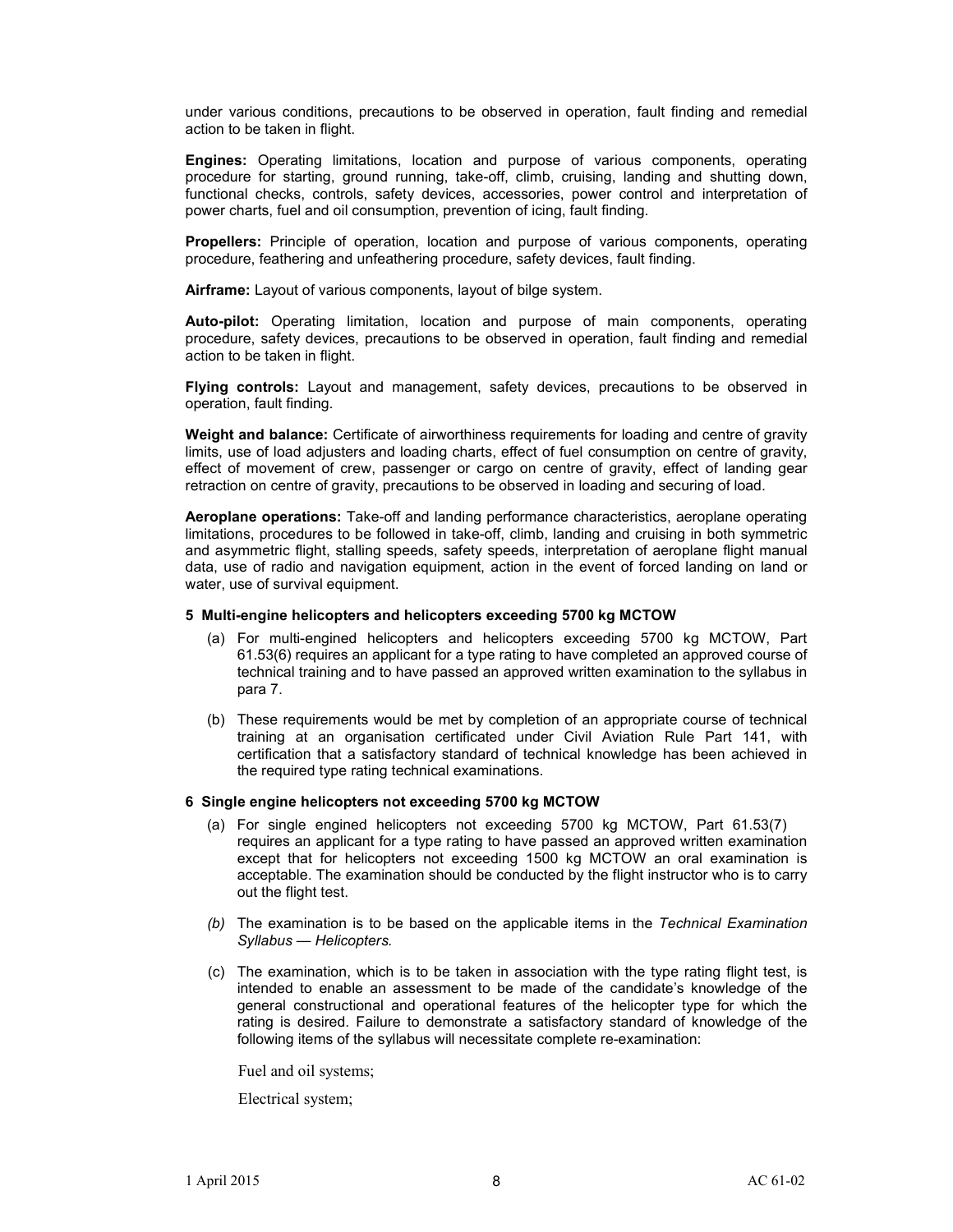Engine and rotor limitations;

Airspeed limitations, including  $V_{NE}$  at altitude;

Weight and balance; and

Helicopter take-off and landing performance requirements.

#### **7 Examination syllabus — Helicopters**

**Fuel system:** Grade and specification of fuel, system layout and management, tank capacities and location, safety devices, location and purpose of various components, emergency operation, precautions to be observed in operation, fault finding.

**Oil system:** Grade and specification of engine and transmission oils, system layout and management, tank capacities and location, safety devices, operating pressures, functional checks, emergency operation, location and purpose of various components, precautions to be observed in operation, fault finding.

**Electrical system:** Layout and management, functional checks, operating voltages, capacity and number of batteries and generators, safety devices, precautions in operation, emergency operation, fault finding and remedial action to be taken in flight.

**Engines:** Operating limitation, location and purpose of various components, operating procedure for starting, ground running, take-off, climb, cruising, landing and shutting down, functional checks, controls, safety devices accessories, power control and interpretation of power charts, fuel and oil consumption, prevention of icing, fault finding.

**Rotor systems:** Principle of operation, location and purpose of various components, operating procedure, safety devices, fault finding.

**Airframe:** Layout of various components.

**Auto-pilot:** Operating limitations, location and purpose of main components, operating procedure, safety devices, precautions to be observed in operation, fault finding and remedial action to be taken in flight.

**Flying controls:** Layout and management, safety devices, precautions to be observed in operation, fault finding.

**Weight and balance:** Certificate of airworthiness requirements for loading and centre of gravity limits, use of load adjusters and loading charts; effect of fuel consumption on centre of gravity, effect of undercarriage retraction on centre of gravity, precautions to be observed in loading and securing of load.

**Helicopter operation:** Take-off and landing performance characteristics, helicopter operating limitations, procedures to be followed in take-off, climb, cruising and landing, height/velocity diagram, interpretation of helicopter flight manual data, use of radio and navigation equipment, action in the event of forced landing on land or water, use of survival equipment.

## **Appendix IV Aircraft type rating flight tests**

#### **1 Aeroplanes exceeding 20 000 kg MCTOW**

These requirements would be met by completion of an appropriate course of flight training at an organisation certificated under Civil Aviation Rule Part 141, with certification that a satisfactory standard of competency has been demonstrated in all applicable normal, abnormal and emergency manoeuvres.

#### **2 Aeroplanes exceeding 5700 kg but not exceeding 20 000 kg MCTOW**

## **Pre-flight requirements**

**Aircraft documents and pilot equipment**; aircraft flight manual, release to service, engine charts, PNGAIP, route guide.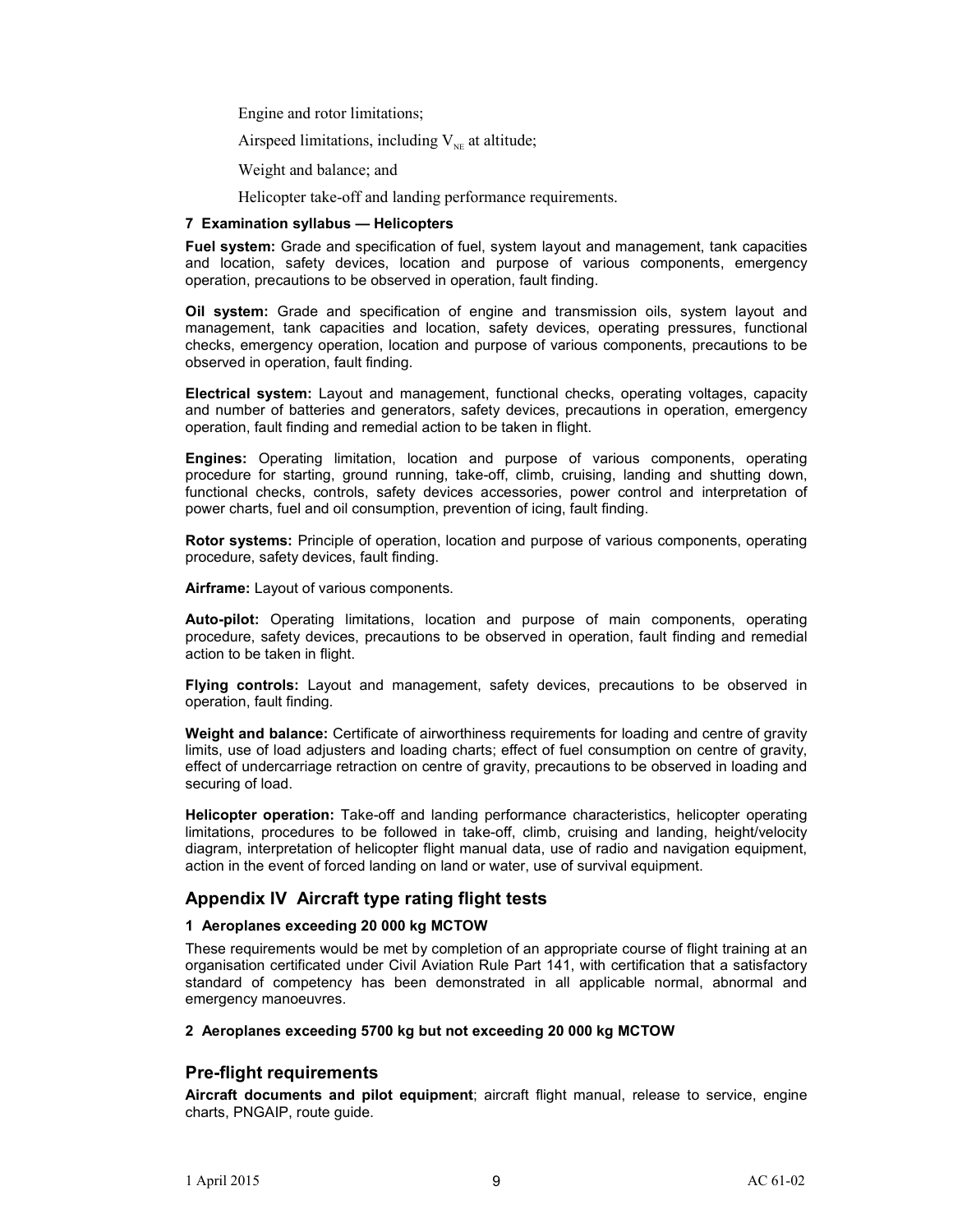**Oral examination**; aircraft and engine limitations, emergency equipment and procedures.

**Flight management**; aircraft loading, trim sheets and flight planning, fuel requirements and fuel management.

**Aircraft inspection**; external and internal, the location of critical items and the purpose of inspection.

**Pre-start checks**; radio and electronic equipment, engine start procedures and after start cockpit checks, selection of navigation and communication frequencies, instrument checks.

**Pre-take-off checks**; engines, instruments, systems, Air Traffic Control clearance and radiotelephone procedures, crew briefing, taxiing and steering.

#### **Flight test general manoeuvres**

Normal take-off and landing.

Crosswind take-off and landing.

Rejected take-off.

Take-off with engine failure immediately after decision speed  $(V_1)$ .

Circling approach at minimum authorised circling altitude followed by missed approach from not more than 100 feet.

All normal climb and descent manoeuvres.

Stall to buffet onset in clean, take-off and landing configurations, at least one stall to be demonstrated with the aircraft in a turning configuration.

Steep turns through 360 degrees in both directions, recommended bank angle 45 degrees.

Approach to  $V_{MCA}$  with asymmetric power.

Where applicable, recovery from unusual attitudes peculiar to aircraft type.

#### **Instrument flight**

Asymmetric climb and descent procedures.

Interception and tracking of predetermined bearings to facility.

Airways procedures, including entering, maintaining and departing from holding patterns.

Descent to minimum altitude through intermediate and approach procedures using ILS, VOR or a non-precision radio navigation facility.

Missed approach from minimum altitude with asymmetric thrust.

#### **Emergency procedures**

Engine fire and normal unfeathering or relight.

Emergency descent — pressurised aircraft.

Any other emergency procedures contained in the aircraft flight manual.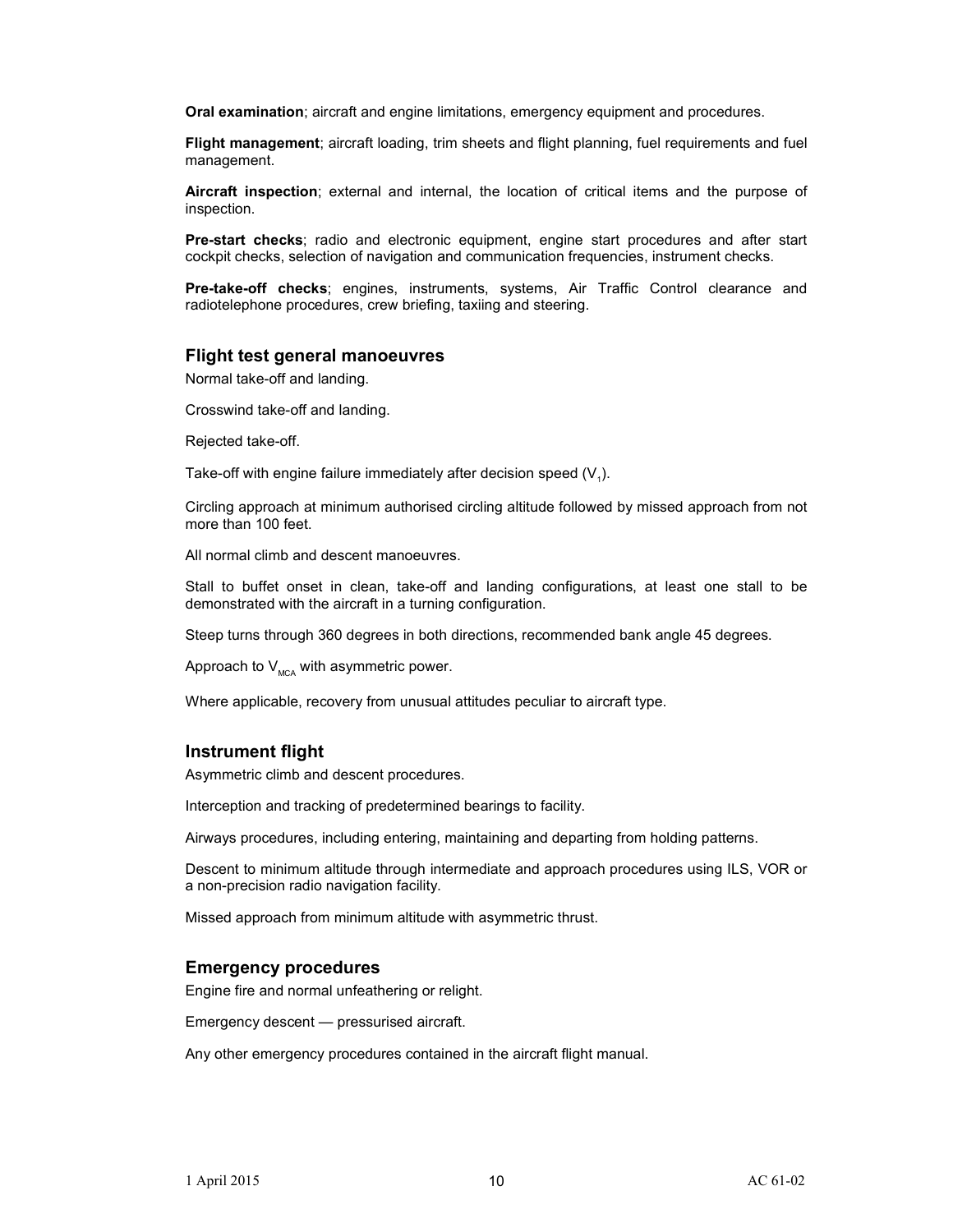## **Normal and abnormal procedures**

Each applicant is to demonstrate the proper use of the following systems, including the correct abnormal or emergency drills, or both, to be carried out in the event of failure or malfunction of the systems, appropriate to the aircraft type:

Auto-pilot;

Anti-ice and de-icing systems;

Electrical system — including failures where this may result in loss of flight instruments;

Hydraulics and pneumatics;

Air conditioning and pressurisation systems;

Oxygen system;

Weather radar.

The aeroplane used for the flight test is to be loaded as far as is practicable to a weight which will give a positive indication of its flight and handling characteristics. Those items not applicable to the particular aeroplane type are not required.

#### **3 Aeroplanes not exceeding 5700 kg MCTOW**

Pre-flight check of aircraft, internal and external, satisfactory knowledge of release to service, certificate of airworthiness and flight manual including load sheet and performance aspects.

Cockpit drills or check lists.

All manoeuvres used in normal flight, including taxiing, take-off and landing including crosswind, turning (climbing, level, medium, steep and descending), use of flap, side-slipping, minimum length field operations, overshoot procedure.

Emergency manoeuvres including; recovery from stalls entered from both level and banked attitudes, and where applicable with wheels and flaps up and with wheels or flaps down or both, spinning and recovery where applicable, action in the event of fire, forced landing without power, engine failure during or after take-off.

Flight with one or more engines inoperative during or after take-off, approach, landing and overshoot where applicable.

Management of fuel, hydraulic, pneumatic, and electrical systems as fitted.

#### **Water handling for seaplanes**

Taxiing upwind, downwind and crosswind with and without the use of drogues, step work, mooring and slipping, ramp and beach techniques, use of standard buoy, anchoring and weighing anchor, varying water conditions, tidal effects.

#### **Ski-plane snow operation**

A satisfactory demonstration of the ability to operate a ski-equipped aircraft which is to include not less than four consecutive take-offs and four consecutive full-stop landings in conditions where snow is the sole take-off and landing medium.

All flight manoeuvres are to be made at a weight that will give a positive indication of the aeroplane's flight and handling characteristics. Any manoeuvre specified may be modified or eliminated if such a manoeuvre is inadvisable or inapplicable. Pilots are expected to be aware of the normal and emergency limitations of their aircraft and are expected to demonstrate correct emergency procedures.